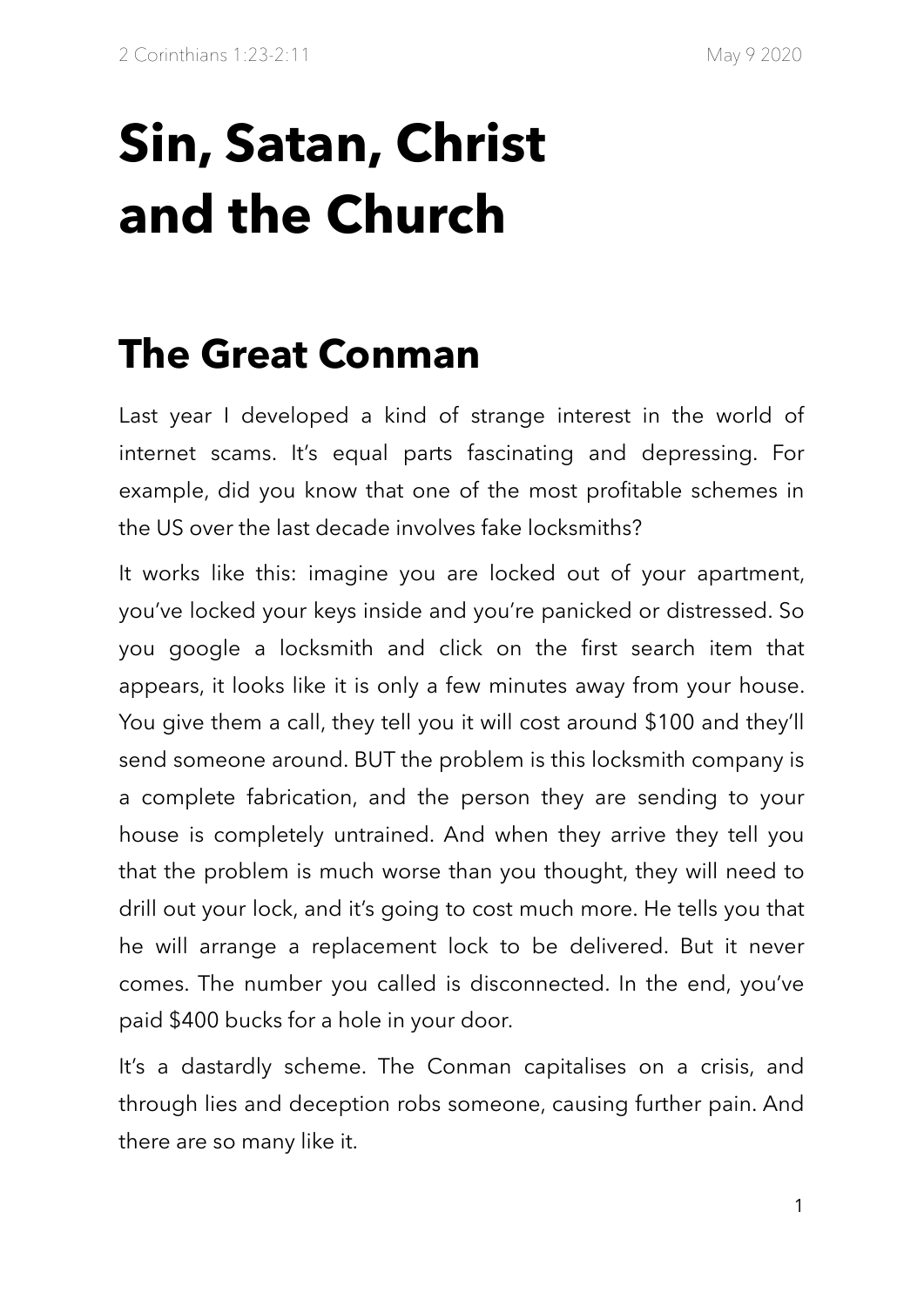Schemes that exploit recently bereaved widows. Schemes that take advantage of those who are not familiar with technology. Even at the moment we have seen schemes that have preyed upon people's fear of the coronavirus.

And this is the image that we should have in our mind as we read the final verse of our passage today. Paul says that he is writing *in order that Satan might not outwit us. For we are not unaware of his schemes.* I don't know how much you think about Satan, but the New Testament consistently teaches that there is a real, evil, Spiritual agent at work in the world. Jesus calls Satan, the prince of this world; and here, Paul exposes Satan as the Great Con Man. The original Scam Artist.

Satan, too, capitalises on a crisis, and through lies and deception, robs us and causes us pain. Satan's pattern of deception is to exploit the *crisis of sin*, in order to rob us of the joy of true Christian fellowship, and overwhelm us with grief and pain.

Like last week, the presenting question at the beginning of this passage is "why did Paul fail to return to Corinth?" But the deeper issue that Paul is wrestling with in these verses, is how do we deal with the presence of sin in a Christian community? And how do we stay clear of Satan and his scams?

And when we understand that, we see that this is not just a passage about Paul and the church in 1st century Corinth. Rather it cuts right to the heart of an issue that faces every church, in every time, in every place. So let's read 2 Corinthians 1:23-2:11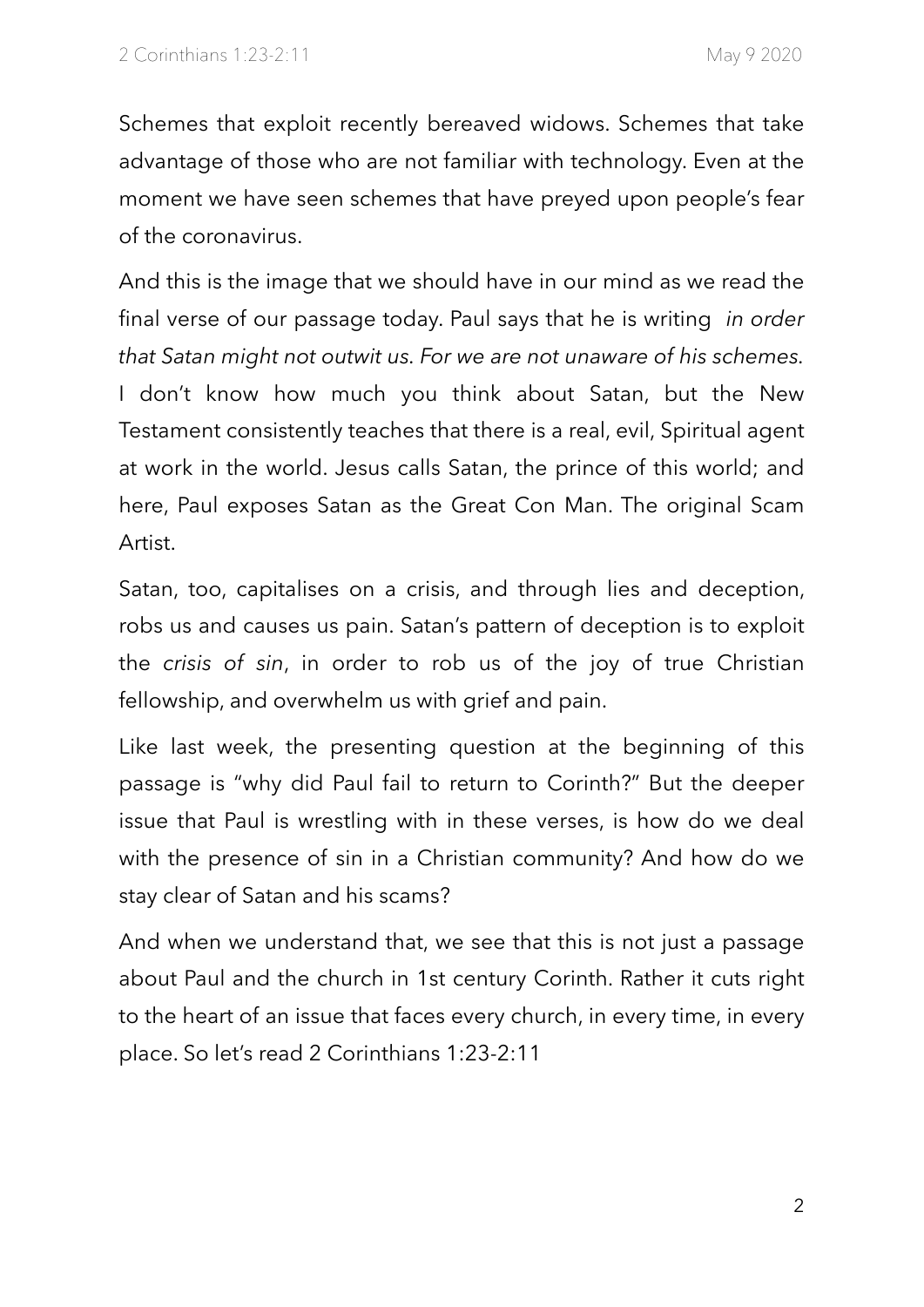*1:23 I call God as my witness—and I stake my life on it—that it was in order to spare you that I did not return to Corinth. 24 Not that we lord it over your faith, but we work with you for your joy, because it is by faith you stand firm.* 

*2:1 So I made up my mind that I would not make another painful visit to you. 2 For if I grieve you, who is left to make me glad but you whom I have grieved? 3 I wrote as I did, so that when I came I would not be distressed by those who should have made me rejoice. I had confidence in all of you, that you would all share my joy. 4 For I wrote you out of great distress and anguish of heart and with many tears, not to grieve you but to let you know the depth of my love for you.* 

*5 If anyone has caused grief, he has not so much grieved me as he has grieved all of you to some extent—not to put it too severely. 6 The punishment inflicted on him by the majority is sufficient. 7 Now instead, you ought to forgive and comfort him, so that he will not be overwhelmed by excessive sorrow. 8 I urge you, therefore, to reaffirm your love for him. 9 Another reason I wrote you was to see if you would stand the test and be obedient in everything. 10 Anyone you forgive, I also forgive. And what I have forgiven—if there was anything to forgive—I have forgiven in the sight of Christ for your sake, 11 in order that Satan might not outwit us. For we are not unaware of his schemes.* 

#### **This is God's Word.**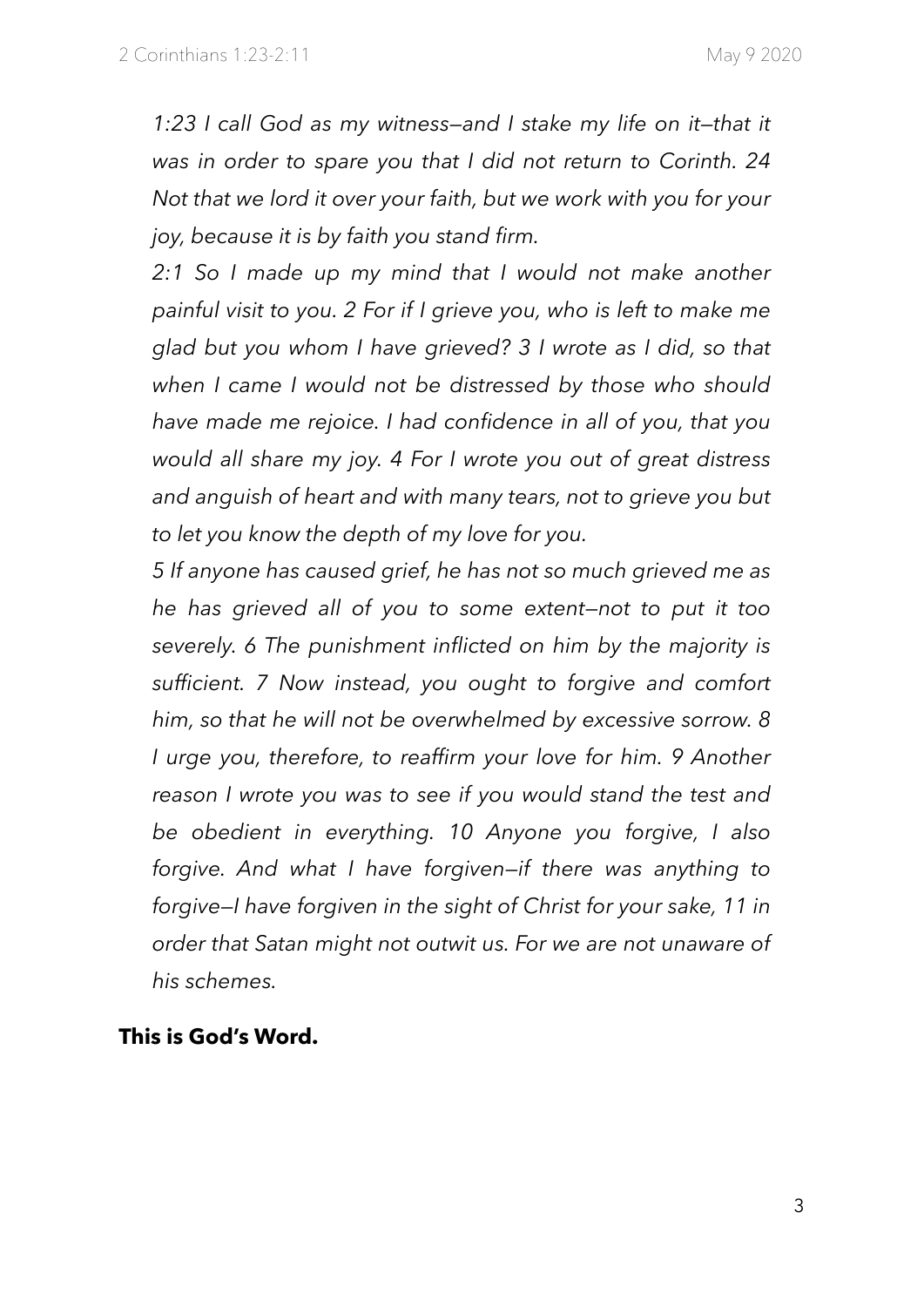So let's consider each half of this passage in turn, as Paul first speaks of

- 1. An issue of Sin and the church
- 2. A relationship between the church and one particular sinner

And we'll come back to consider how we can stay clear of Satan's schemes.

### **Sin and the Church (1:23-2:4)**

So first of all, at the end of chapter 1 and the beginning of chapter 2, the background seems to be some issue of sin within the church in Corinth at the time when Paul was planning visit them. Now we're not told exactly what that issue was, but the big picture is that this sin has left a trail of hurt in its wake.

Listen again to the language that Paul uses: he speaks of a painful visit in verse 1; of grief for himself and others in verse 2; of distress in verse 3; anguish of heart and many tears in verse 4.

The relationships in the Christian family are so intimately connected that there there is really no "private" area of our lives that will not effect our brothers and sisters. NO ONE in the church escapes the presence of sin unscathed.

Like the rest of Australia I've been churning out some sourdough during isolation…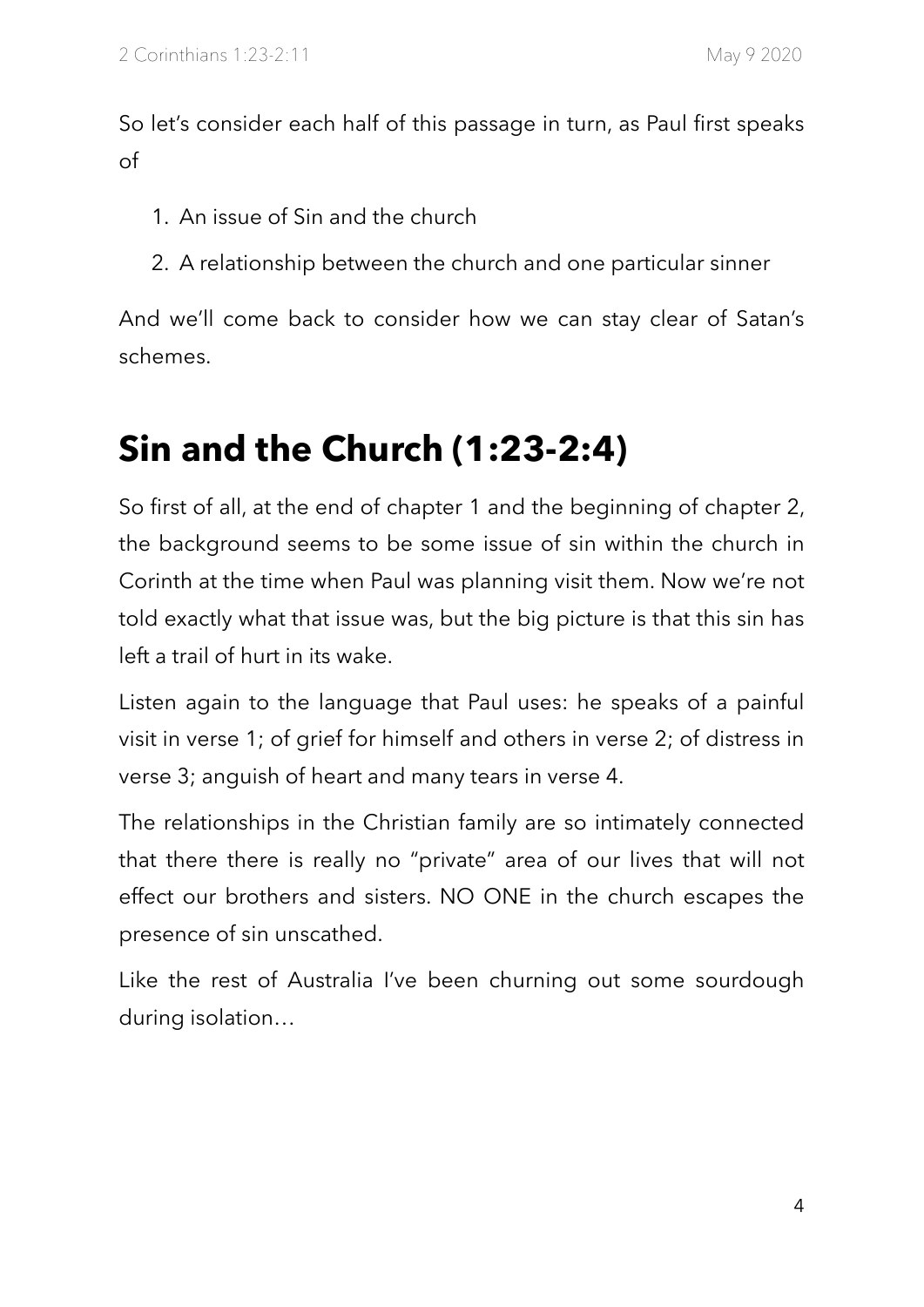This is an image that Paul, and Jesus himself, use to describe the presence of sin in the church. Just a little sin slowly but inevitably works its way through the whole community. And it dœsn't lead to a delicious baked good, but to deep pain and grief.

Paul knows that Satan would love nothing more than for a church to *drift*, to skim the surface in superficial relationship and not address sin in our midst. He knows that true Christian joy is found in a the mutual pursuit of holiness. And so it's never an option for him to *ignore the sin in the Corinthian church*.

But isn't it also true that it's possible to confront the reality of sin within the church in a way that causes even more pain and grief? Perhaps you have seen or experienced that yourself in some way, where one or several righteous leaders set themselves over and above everyone else and seem to delight in telling everyone how rotten and sinful they are. In his commentary on this passage the reformer John Calvin says this:

*"There are many noisy scolders who display an amazing fervour in denouncing and raging against other people's faults and yet are untouched at heart so that they seem to take pleasure in exercising their throat and lungs."* 

Have you ever met anyone like that before? I think many people have a caricature of the apostle Paul like this: he is a theological argument on legs, just itching for a fight, always looking for someone to condemn. But this passage shows us Paul's true heart, and the heart of all Christian ministry.

He says in verse 24: *Not that we Lord it over your faith, but we work with you for your joy, because it is by faith you stand firm.*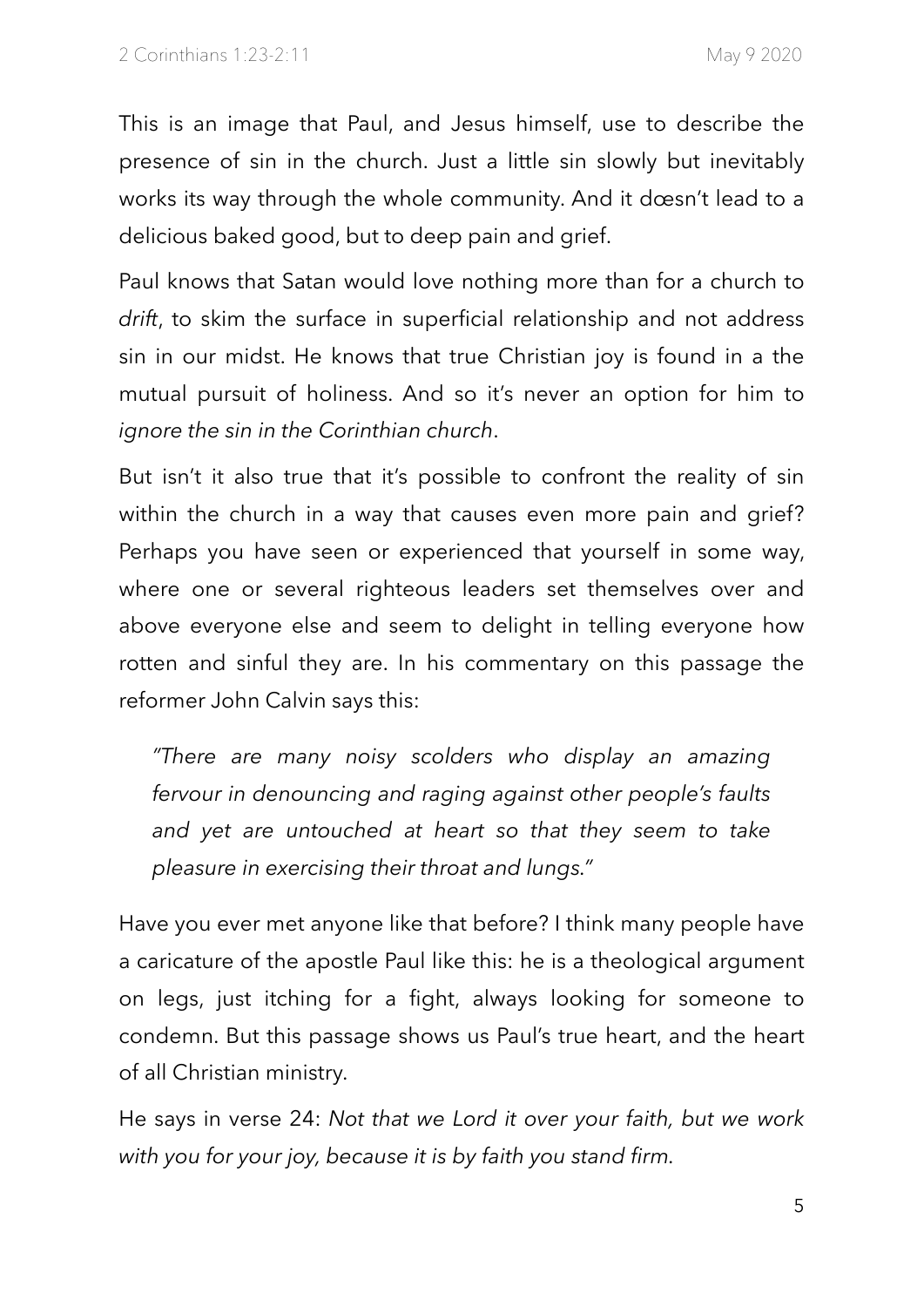Paul is not a domineering tyrant, nor is he so arrogant to assume the Corinthians' Christian life depends on *him*.

As we read just a few verses before in verse 21, Paul recognises that *it is God himself who makes both Paul and the Corinthians stand firm*, and so he *comes alongside them* and together they strive to take hold of the joy for which God has saved them in Christ.

And so we see *this is why* Paul did not visit Corinth as he had planned. He knew that if he were to visit the Corinthians it would have led to even more pain and grief. He says, *It was in order to spare you that I did not return to Corinth*, and then at the beginning of chapter 2 *I made up my mind that I would not make another painful visit to you*.

As he made his travel plans, Paul's number one concern was the true and deep joy of the church. So he takes their sin very seriously, but also *sensitively*. And so instead of coming in person he poured himself out in a "gut-wrenching, heart-breaking, tear-stained, love-saturated letter".<sup>[1](#page-5-0)</sup> Instead of coming in confrontation, he gave them an opportunity to understand, and to repent, so that both he and they together could share in joy rather than pain.

<span id="page-5-1"></span>Calvin continues in his commentary: *It belongs to a godly pastor to weep within himself before he makes others weep, to suffer in his secret heart before he gives any open sight of his wrath, and to keep to himself more grief than he causes to others.*

This is the pattern of Paul's ministry. It's Christ-like ministry isn't it? To bear the greater burden of pain, for the joy of those you serve.

<span id="page-5-0"></span>Gary Millar, *2 Corinthians For You* [1](#page-5-1)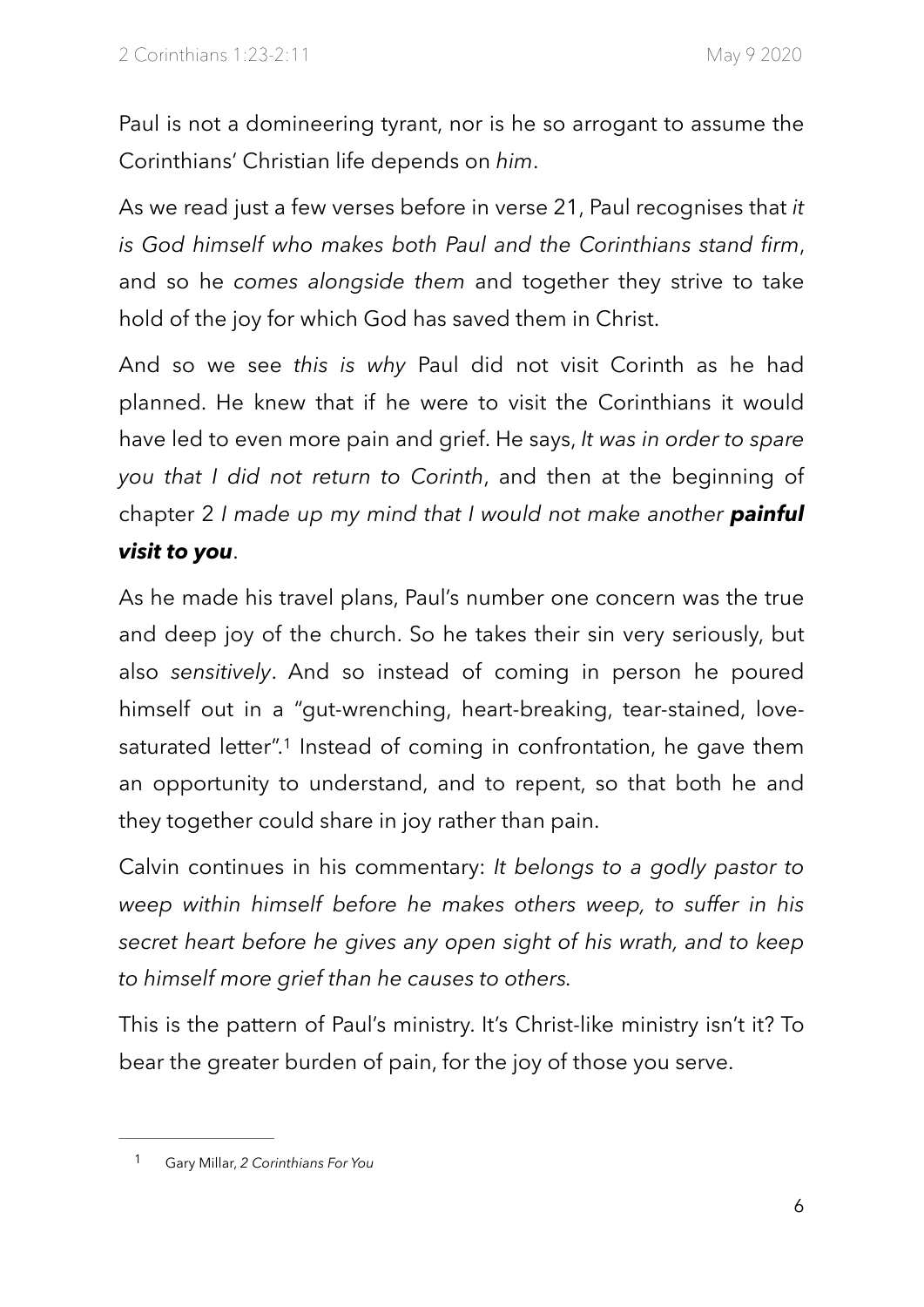Can I ask, will you pray for me? And for Kath, and Simon and Steph, that this would be the pattern of our ministry too? That we would not Lord it over your faith, but that we work with you for your joy. That we would never delight in rebuke or correction, but grieve over sin for the sake of our mutual joy and fellowship.

And will you pray for our whole church? That, as we considered again last Sunday, our church would be marked by a deep concern for one another's holiness. Let's not fall into a trap of keeping up appearances, keeping our struggles and challenges to ourselves. And let's not shrug our shoulders at sin, nor wag our fingers at others in uncaring self-righteousness. Rather, let us strive together for the joy of honest and holy Christian fellowship.

### **The Church and a Sinner (2:5-11)**

Now we come to the second half of the passage. Paul has spoken about projecting the church from the pain of sin. Now he gives instructions so that a sinner might be protected from the church.

Have a look again from verse 5: *If anyone has caused grief, he has not so much grieved me as he has grieved all of you to some extent not to put it too severely. The punishment inflicted on him by the majority is sufficient. Now instead, you ought to forgive and comfort him, so that he will not be overwhelmed by excessive sorrow."*

Of course, we don't know exactly what this person has done or how the church has responded; but we see again the way that sin causes pain to everyone within the church. Paul, the church, and through some process of discipline, the sinner himself has suffered as a result of his own sin. BUT, that is not the end of the story.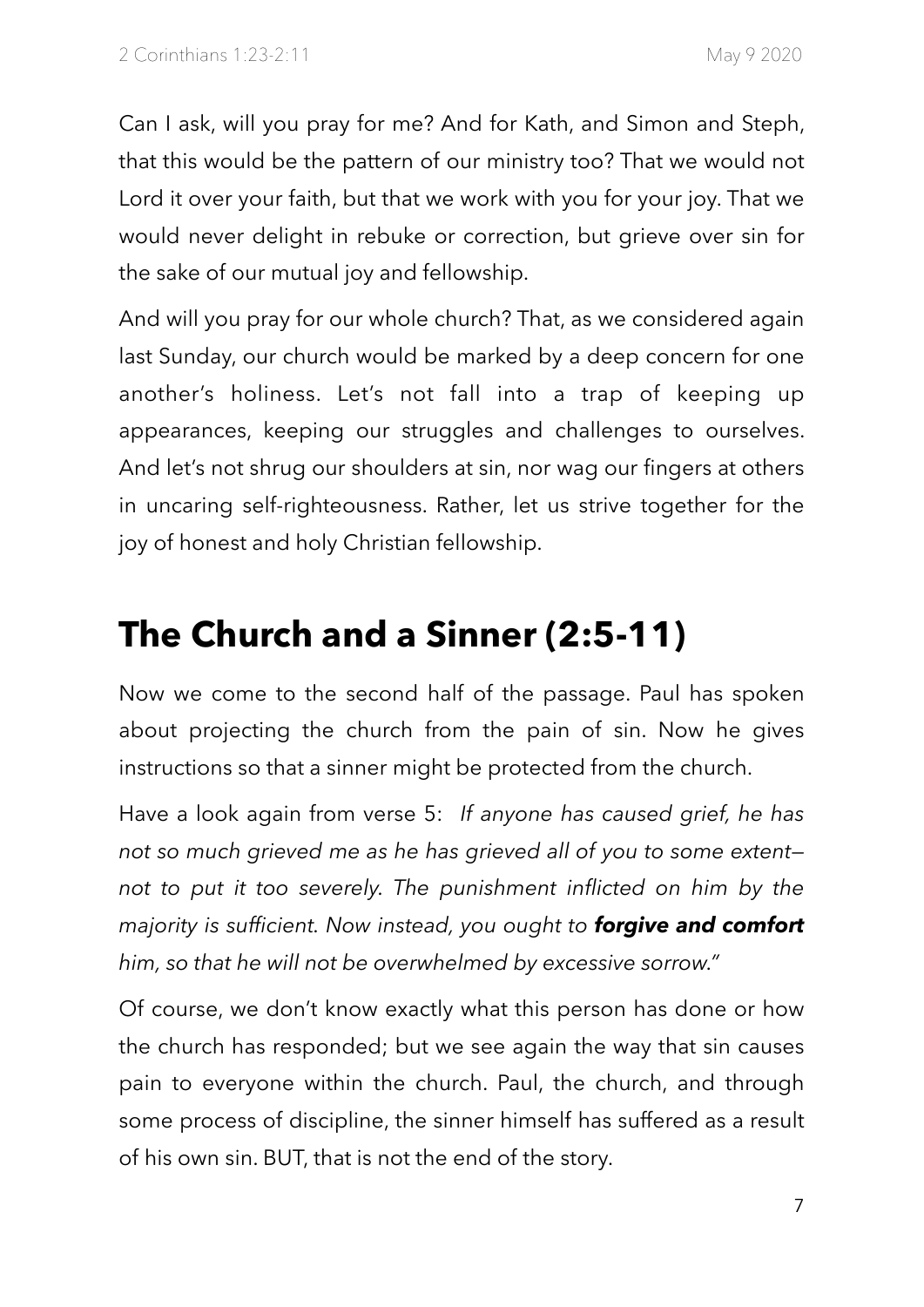For Paul says this punishment is *sufficient*. Evidently, this individual has turned away from his sin. So now Paul says that his repentance should lead to restoration.

Perhaps the church had withheld their fellowship from this man, but now they are to welcome him with open arms. Perhaps they they had reminded him of God's holiness and judgement, but now they are to affirm for him God's mercy and grace. This is chapter 1 of 2 Corinthians in action: the Corinthian church are to comfort this sinner with the comfort they themselves have received from God. They are to forgive him, and proclaim to him the forgiveness of God.

The first half of the passage shows us the need to take sin seriously. Now here Paul urges the Corinthian church that they also must take forgiveness seriously. For Just as Satan can use sin to overwhelm a church, he can use a harsh and unforgiving church to overwhelm a sinner.

In men's group recently we read this little book by Dietrich Bonhœffer called *Life Together*: it's all about Christian community and he has a whole chapter on this issue of confession and forgiveness. He writes this:

*Our brother or sister stands before us as the sign of the truth and the grace of God. He has been given to us to help us. He hears the confession of our sins in Christ's stead and he forgives our sins in Christ's name.... So in the christian community when the call to confession and forgiveness goes forth it is a call to the great grace of God in the church.* 

Bonhœffer is saying that our relationships together in our church are, in some sense, the embodiment of our relationship with God. So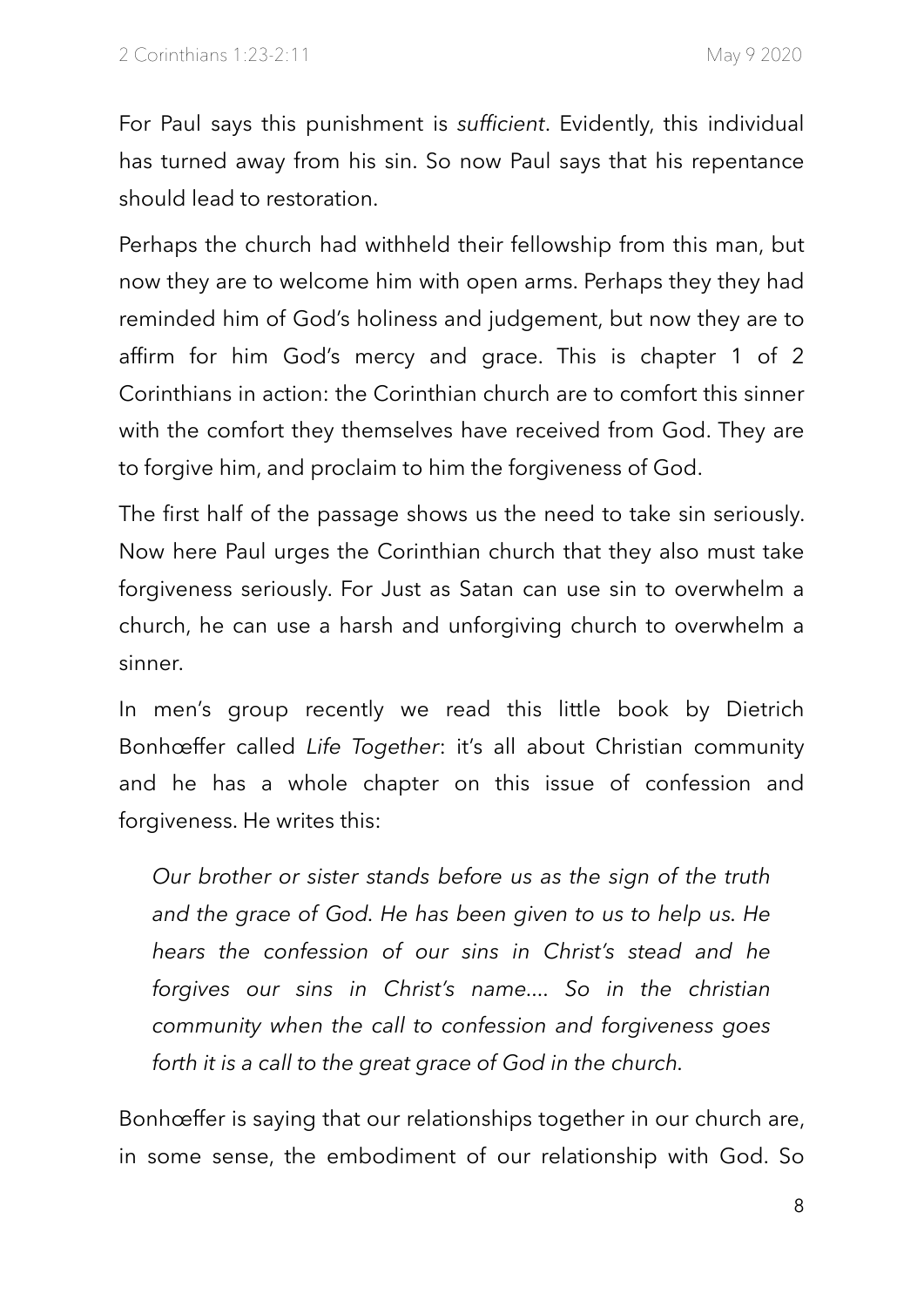when we confess our sin to each other, we are also confessing to God. And when we forgive and comfort each other, we are acting out the forgiveness and comfort of God in Christ. But what happens if we withhold our forgiveness from each other? Then it will not be the great grace of God that lives in the church, but great guilt. Rather than working together towards greater certainty of God's truth and love, we abandon one another to uncertainty over whether we could ever be loved by God at all.

Just as Satan loves a drifting church, he also loves isolated Christians. He loves complacency and a lack of mercy. So, Paul says to the Corinthians, do not leave this man out on his own. He knows the depths of his sin, will you lead him now to the fountain of God's grace. No doubt Paul has an ardent concern for the truth, but here again we see that his great heart is for sinners to know the grace of God, in and through the joyful fellowship of the church.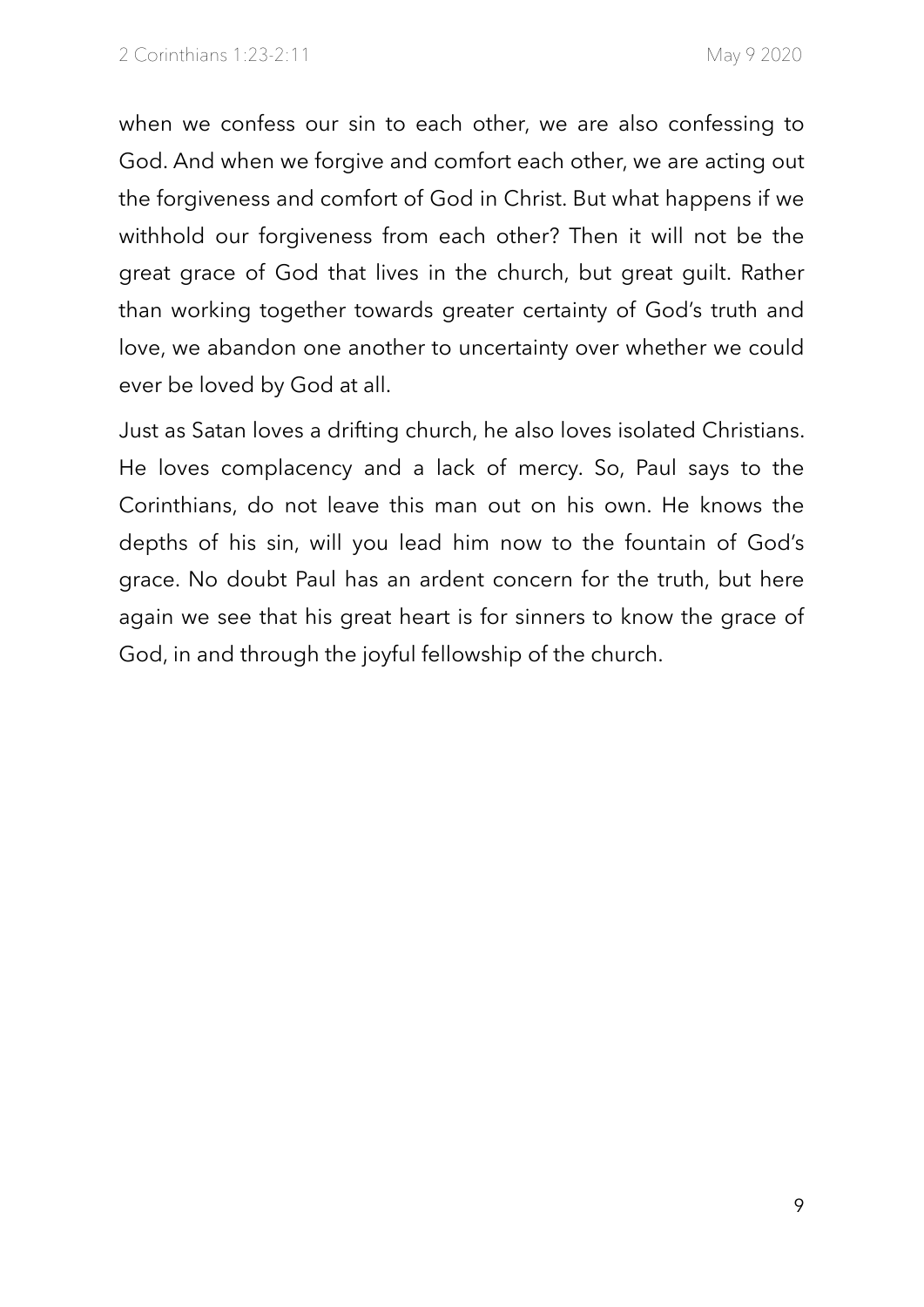### **Staying Clear Of Satan's Schemes**

But how, in the end, are we to avoid the schemes of Satan? How on earth is it possible for any gathering of sinful men, women, and children, to experience this joy for which God has saved us?

#### *- LOVE*

Did you see throughout this passage the great protection we have against Satan and his schemes?

*For I wrote you out of great distress and anguish of heart and with many tears, not to grieve you but to let you know the depth of my love for you.* 

*I urge you, therefore, to reaffirm your love for him.* 

It is love. Satan knows nothing of love, and his schemes are powerless in the face of it.

 You see, to ignore or cover up sin is not tolerance, it is a failure to love.

To be harsh and self-righteous in the judgement of sin is not a courageous stand for the truth, it is a failure to love.

To withhold forgiveness in response to the repentance of sin is not wise caution; it is a failure to love.

This passage points us to a deeper, and a better love.

And just as a side point, dœsn't this passage show us that we can love one another from a distance? There will be great joy when we can gather together again in person. TRUST me, I cannot wait to get church out of our living room, and see your faces, not the lens of a camera. But as we wait for the restrictions to lift, remember there is no restriction on love.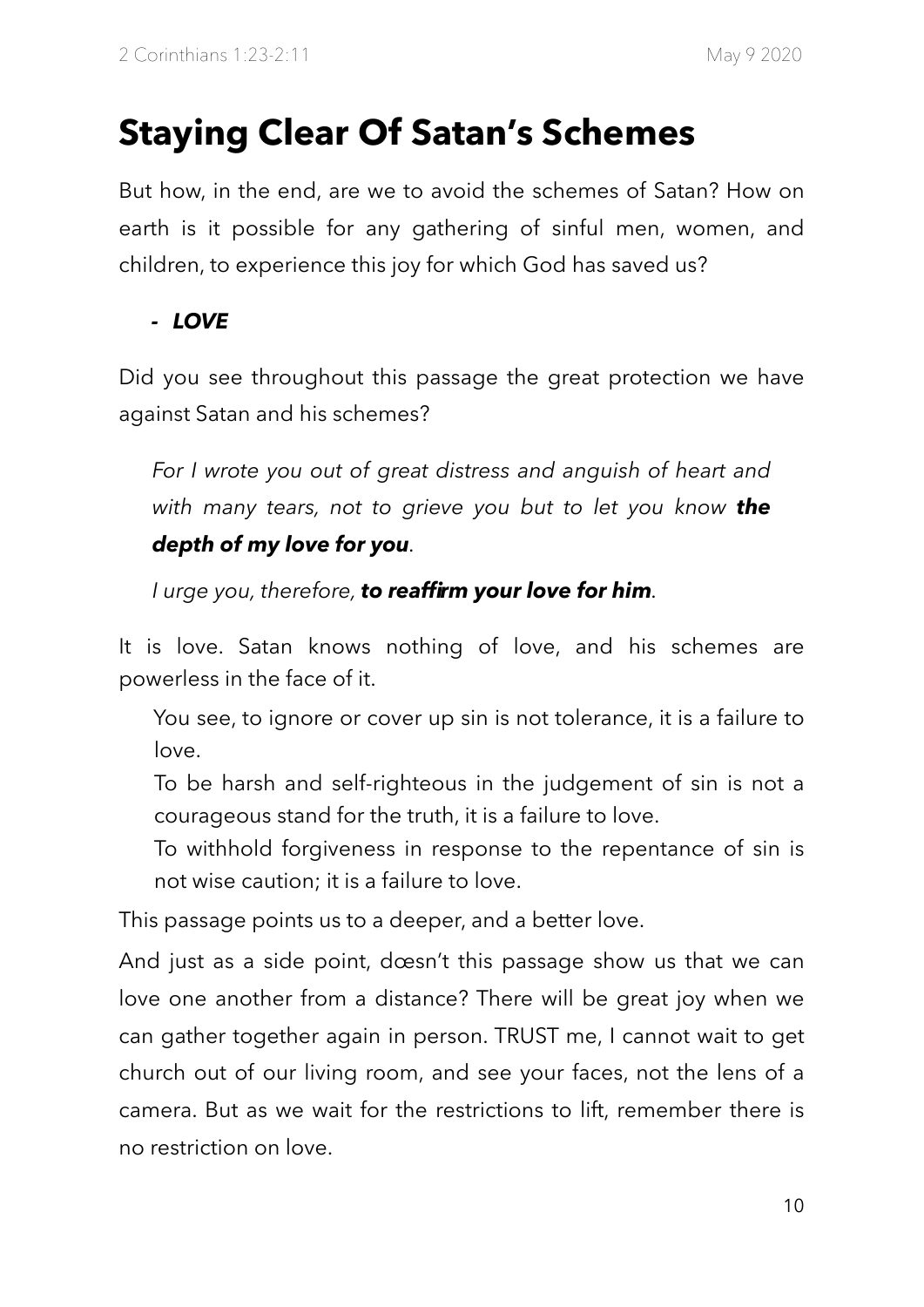Brothers and sisters, we must love one another. With the sort of robust love that confesses and addresses sin with godly grief and a deep desire for each other's joy. And with the comforting love that welcomes repentant sinners with restoration and forgiveness.

#### *- IN THE SIGHT OF CHRIST*

And where is this sort of love going to come from? It will come from Christ. For we must not forget that Satan is not the only one present and working in the life of the church. To me, the most significant five words in this passage are in verse 10:

*Anyone you forgive, I also forgive. And what I have forgiven—if there was anything to forgive—I have forgiven in the sight of Christ for your sake.* 

*In the sight of Christ*. This passage calls us to take both sin and forgiveness seriously. It calls us to a serious, deep, and joyful love. And we will only be able to live this out, if we take the presence of Christ seriously. For although Satan is a nasty conman, Jesus is a glorious King. And wonderfully, he is with us. He is with us now, and he always will be, until the end of the age.

See, my guess, is that whether you are a Christian or not, you probably tend in one of two directions. Either you tend to think that sin is not that big of a deal, and God will probably accept you for who you are — you're a good person right? Others of us will be all too aware of the gravity and grief of your sin. You might even be tempted to think that God could never accept a sinner like you.